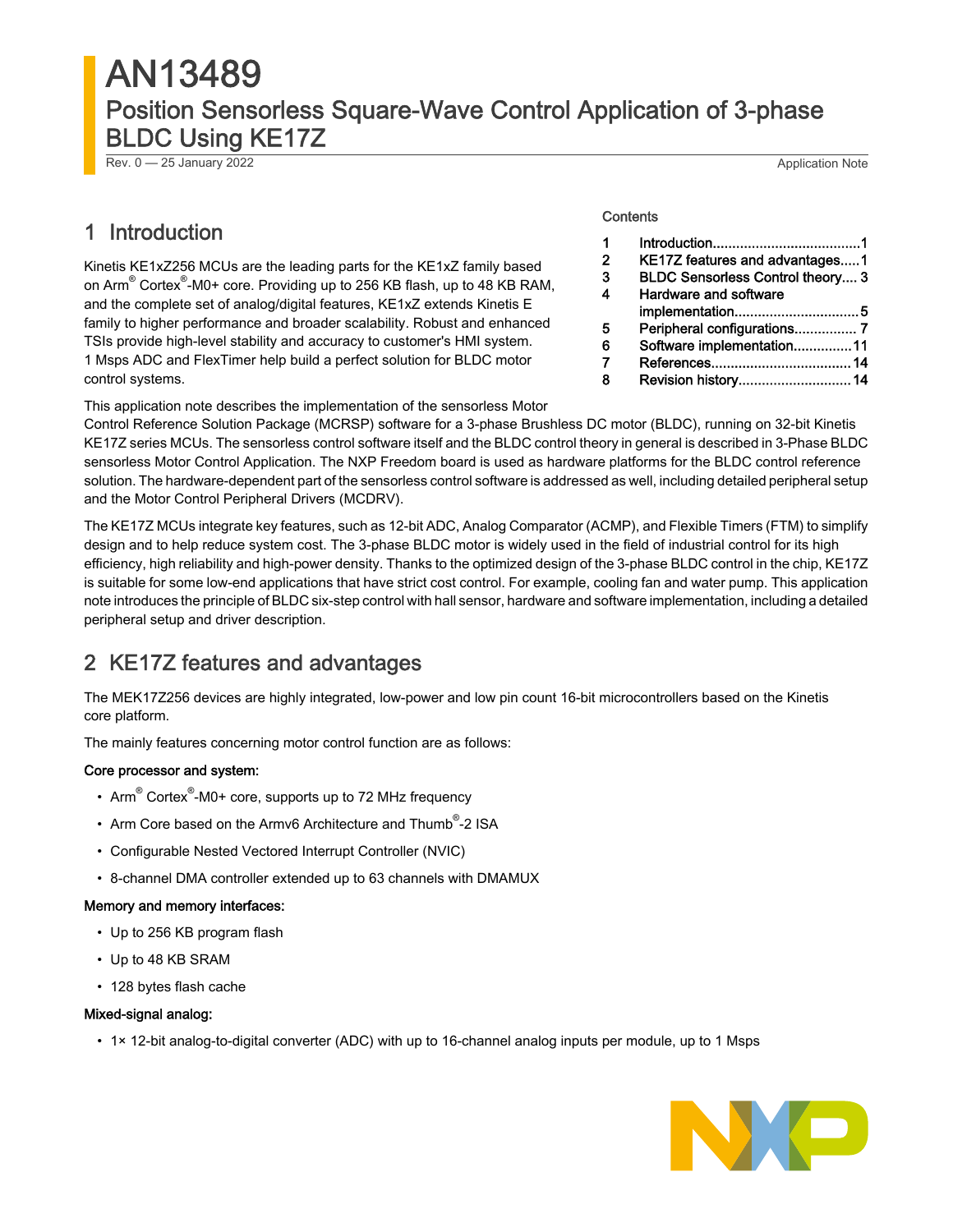• 1× high-speed analog comparators (CMP) with internal 8-bit digital-to-analog converter (DAC)

#### Timing and control:

- 3× Flex Timers (FTM) for PWM generation, offering up to 8 standard channels
- 1× 16-bit Low-Power Timer (LPTMR) with flexible wake-up control
- 1× 32-bit Low-Power Periodic Interrupt Timer (LPIT) with 4 channels

#### Human-machine interface (HMI):

- Supports up to 32 interrupt request (IRQ) sources
- Up to 89 GPIO pins with interrupt functionality
- 2 x 25 channel Touch Sensing Input (TSI) module, each TSI has 12 mutual channels (up to 6 × 6 channel matrix) and 3 shield channels

#### Clock interfaces:

- OSC: high range 4-40 MHz (with low-power or high-gain mode) and low range 32-40 kHz (with high-gain mode only)
- 48-60 MHz high-accuracy (up to ±1%) Fast Internal Reference Clock (FIRC) for normal Run
- 8 MHz/2 MHz high-accuracy (up to ±3%) Slow Internal Reference Clock (SIRC) for low-speed Run
- 128 kHz Low-Power Oscillator (LPO)
- Low-Power FLL (LPFLL)
- Up to 60 MHz DC external square wave input clock
- System Clock Generator (SCG)

#### Connectivity and communications interfaces:

- 3×Low-Power Universal Asynchronous Receiver/Transmitter (LPUART) modules with DMA support and low power availability
- 1×Low-Power Serial Peripheral Interface (LPSPI) modules with DMA support and low power availability
- 1×Low-Power Inter-Integrated Circuit (LPI2C) modules with DMA support and low power availability
- FlexIO module for flexible and high performance serial interfaces

#### Operating characteristics:

- Voltage range: 2.7 V to 5.5 V
- Ambient temperature range: –40 °C to 105 °C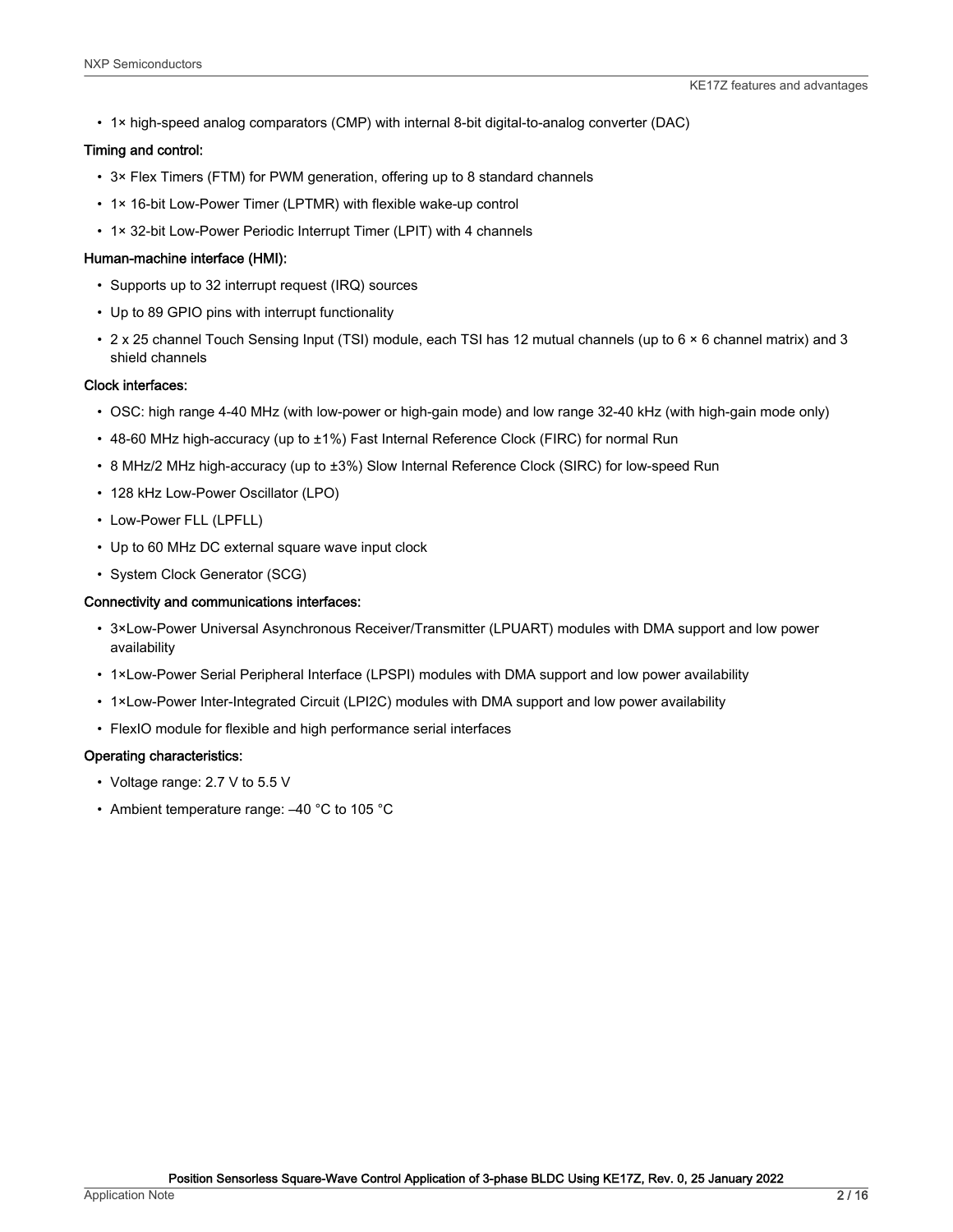<span id="page-2-0"></span>

# 3 BLDC Sensorless Control theory

The BLDC motor is a rotating electric machine. The stator is similar with the 3-phase stator of a traditional induction motor; the rotor has surface-mounted permanent magnets. There are no brushes on the rotor and the commutation is performed electronically at certain rotor positions. The stator is made from silicon steel sheets. Figure 2 shows a typical cross section of a BLDC Motor. The stator-phase windings are inserted in the slots, distributed winding. Because the air-gap magnetic field is produced by permanent magnets, the rotor magnetic field is constant.



The magnetization of the permanent magnets and their displacement on the rotor is chosen so that the Back-EMF shape, the voltage induced on the stator winding due to rotor movement, is trapezoidal. The DC voltage with a rectangular shape can be used to create a rotational field with low-torque ripples, as shown in Figure 2.

Controlling BLDC motor requires a 3-phase inverter circuit. The 3-phase bridge is composed of six power switch components (Q1- Q6). Six-step commutation control is used to drive each switch component, as shown in [Figure 3.](#page-3-0)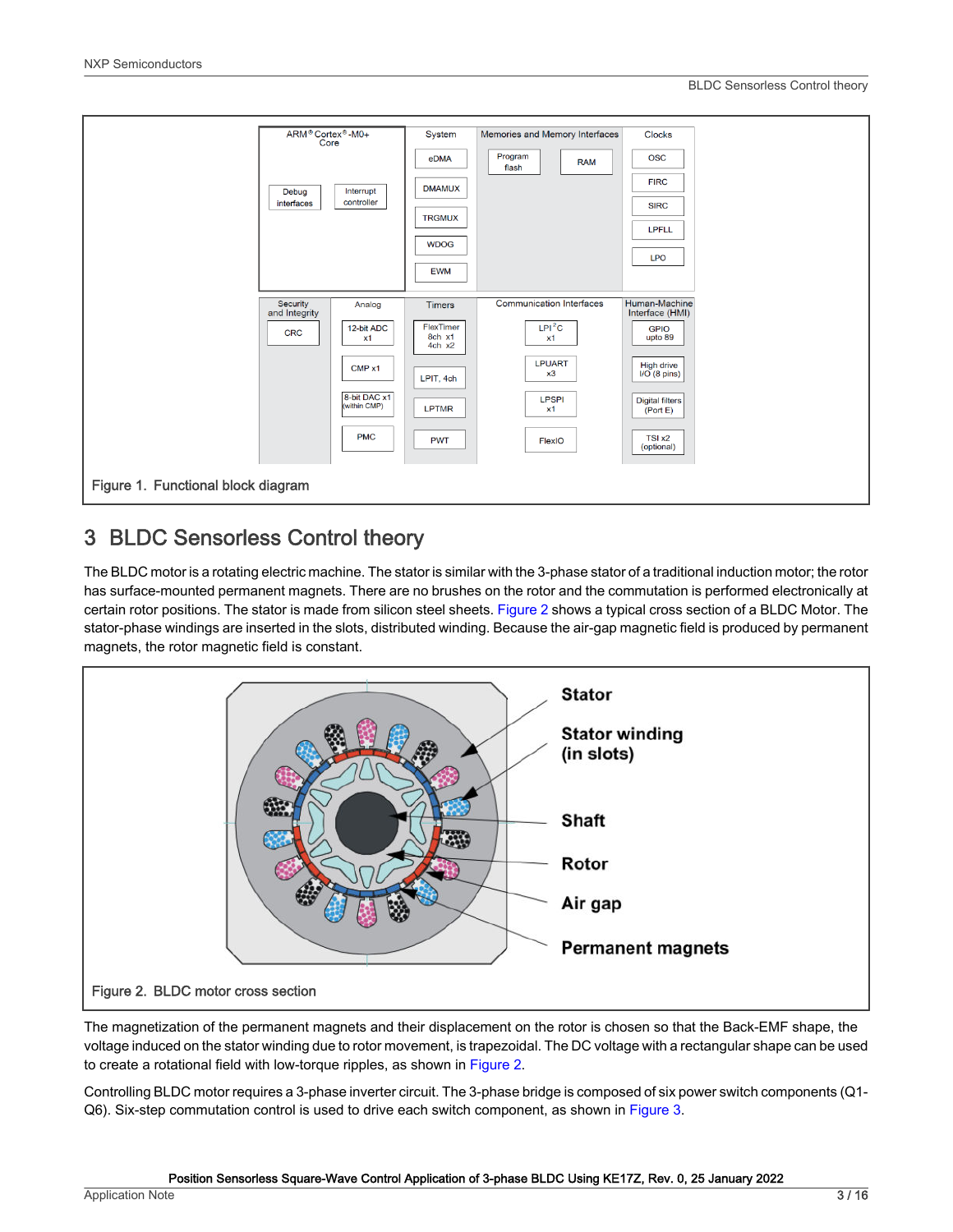<span id="page-3-0"></span>

There are multiple PWM modulation modes for six-step commutation control. The process of the rotor rotating one electrical cycle is divided into six sectors, each sector selects two phases to conduct, the current flows in from one phase to another phase, and the remaining phase is a non-conducting phase. The rotor position can be detected based on the back electromotive force(BEMF) generated in this phase. In order to obtain a better freewheeling effect when the MOS tube is turned off, a complementary output mode can be used, as shown in Figure 4, and the performance and peripherals of the Kinetis series chips also meet such requirement.

The position estimation of BLDC is relatively easy to obtain, because only the rotor position at the time of commutation needs to be estimated. For a three-phase winding motor, only six times are estimated in one electric cycle, and the rotor position differs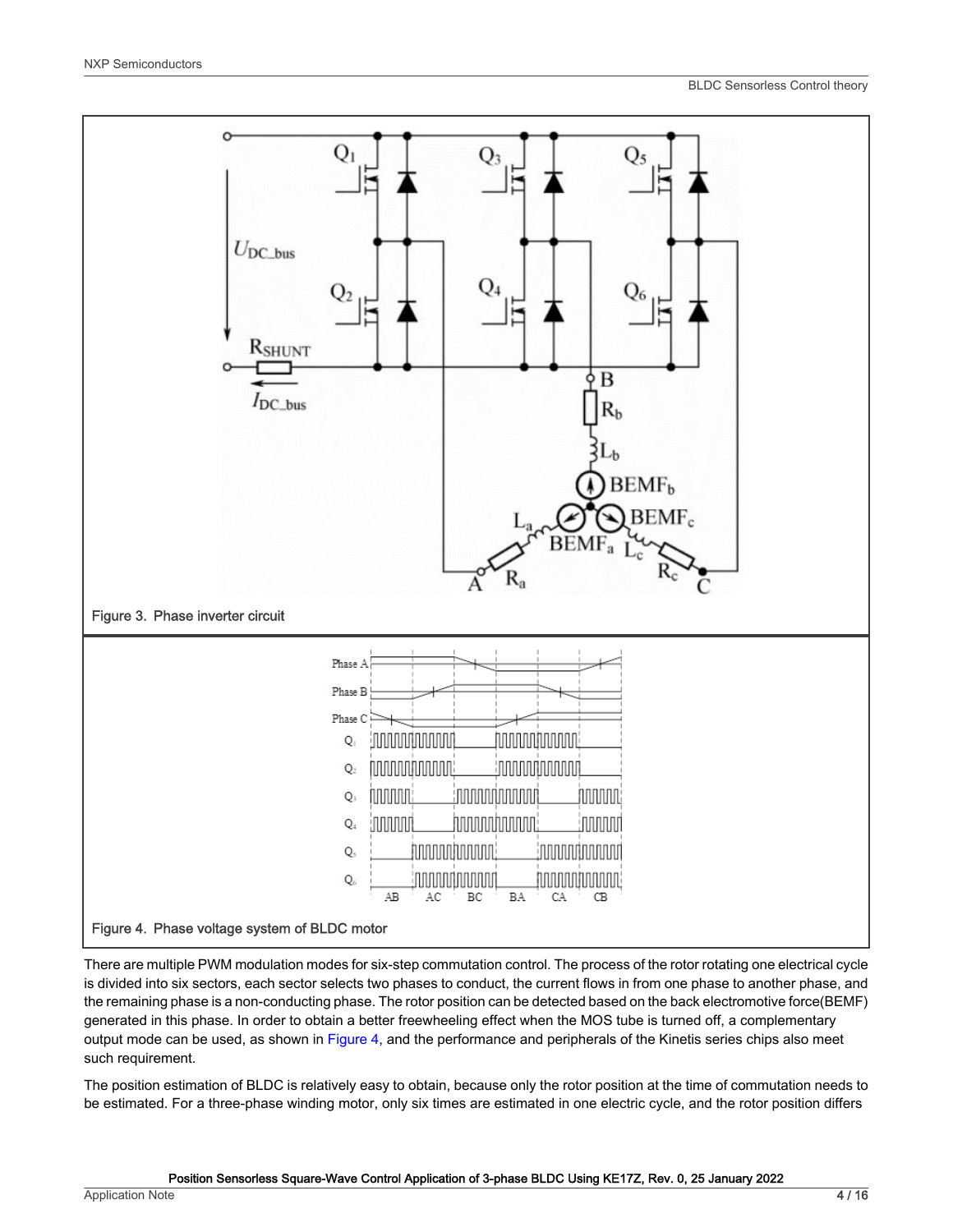<span id="page-4-0"></span>by 60° electrical angle between two adjacent times. Commonly used methods include back EMF method, stator third harmonic method, current path monitoring method and so on.

For a steady-state motor, the BEMF method is the simplest and most practical method. The principle is: BLDC has only two phases conduction at any time, and each phase winding conducts at 120° electrical angles in the forward and reverse directions respectively. By measuring the voltage  $V_a$ ,  $V_b$ ,  $V_c$  and  $V_N$  of the three-phase winding terminal and the neutral point relative to the negative end (or positive end) of the DC bus, when the potential of a certain end point is equal to the neutral point potential, such as  $V_d$ =  $V_N$ =  $V_{dd}/2$ , then the BEMF of the phase winding crosses zero at this moment, and the power device must be commutated after another 30° electrical angle. Based on this, a zero-crossing detection and phase-shifting (or timing) circuit can be designed to obtain the switching sequence of the full-bridge driving six power devices. This method is also called the direct BEMF method. As mentioned earlier, these two methods are only suitable for steady-speed motor operation.



The BEMF integration method is not so sensitive to switching noise, and it can automatically adjust the switching time of the inverter to adapt to the change of rotor speed. The basic principle is to use a signal selection circuit, and the selected phase is the non-conducting winding. When the back EMF crosses zero, it begins to integrate its absolute value. When the integral value  $v_{int}$ reaches the preset threshold value  $v_{th}$ , a commutation signal is generated.

Among them, the amplitude of the BEMF is proportional to the rotation speed, and the period is inversely proportional to the rotation speed. Therefore, the back EMF is integrated at the zero crossing point and integral value at π/6 electrical angle is not related to speed but related to BEMF constant of motor.

# 4 Hardware and software implementation

### 4.1 System hardware design

The application hardware includes the following parts:

• FRDM-KE17Z

The FRDM-KE17Z Freedom Board is designed to work in standalone mode or as the main board of FRDM-TOUCH and FRDM-MC-LVBLDC. This Freedom board is compatible with DC 5v and 3.3v power supply and features a KE17Z, a device boasting up to 256 KB Flash and 32 KB SRAM and numerous analog and digital peripherals. The onboard interfaces include an RGB LED, a 6-axis digital sensor, a 3-axis digital angular rate gyroscope, an ambient temperature sensor, and two capacitive touch pads.

• FRDM-MC-LVBLDC

The FRDM-MC-LVBLDC low-voltage, 3-phase BLDC Freedom development board platform adds BLDC motor control capabilities, such as rotational or linear motion, to your design applications.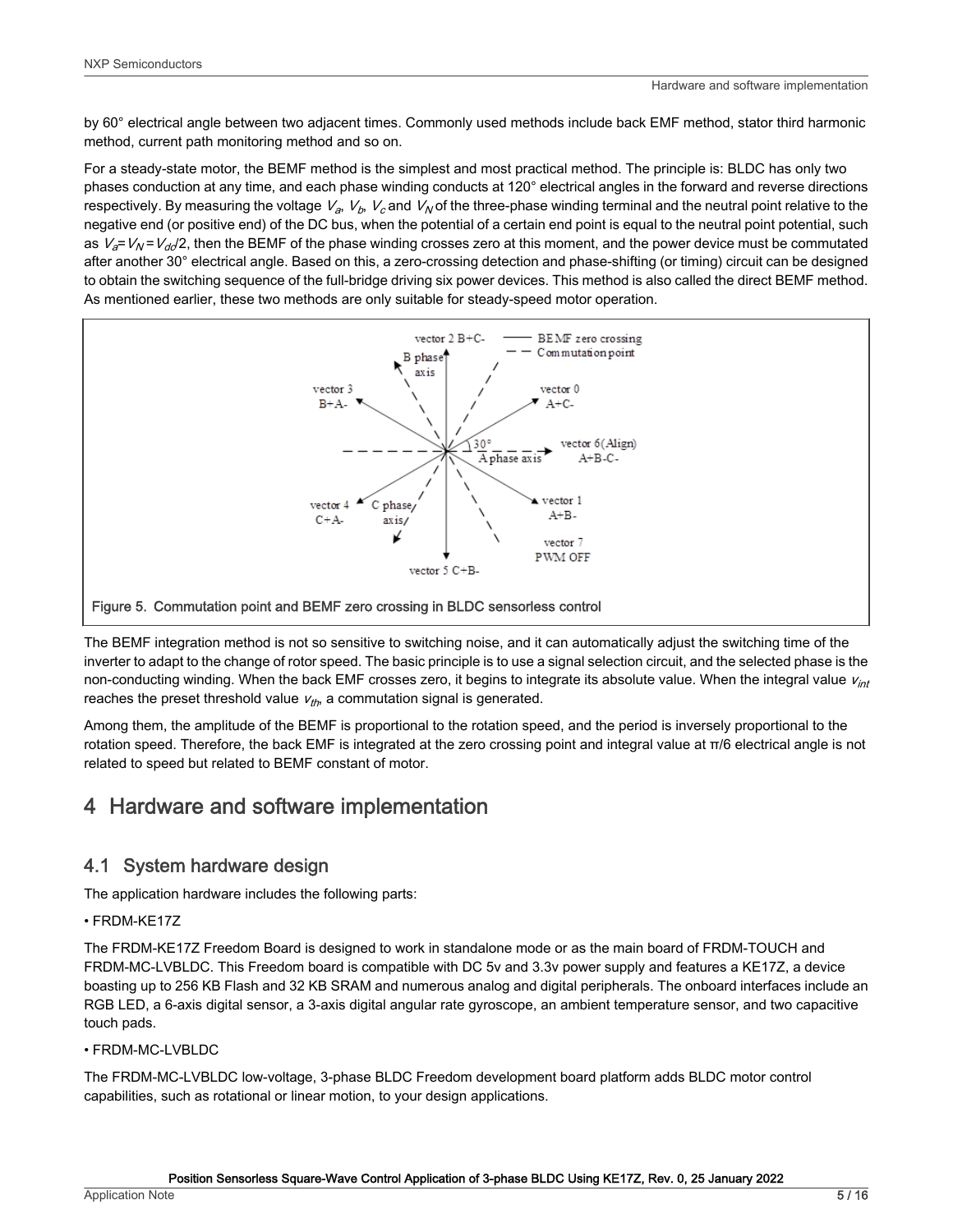LINIX 45ZVN24-40 BLDC motor is selected. The motor control development platform block diagram and actual demo picture are as shown in Figure 6.



### 4.2 System software design

The software and hardware application meet the following design requirements:

Select KE17Z as controller.

- Low-voltage sensorless control with closed-loop speed and torque.
- Overvoltage, undervoltage, and overcurrent faults protection based on software.
- Minimal speed of 300 rpm, maximal speed of 2500 rpm (depending on motor used).
- Set limit current to 7 A by default.
- Support two directions of rotation.
- SW3 button control the demo mode.
- Real-time motor status monitoring based on FreeMASTER.

Figure 7 shows the system block diagram.

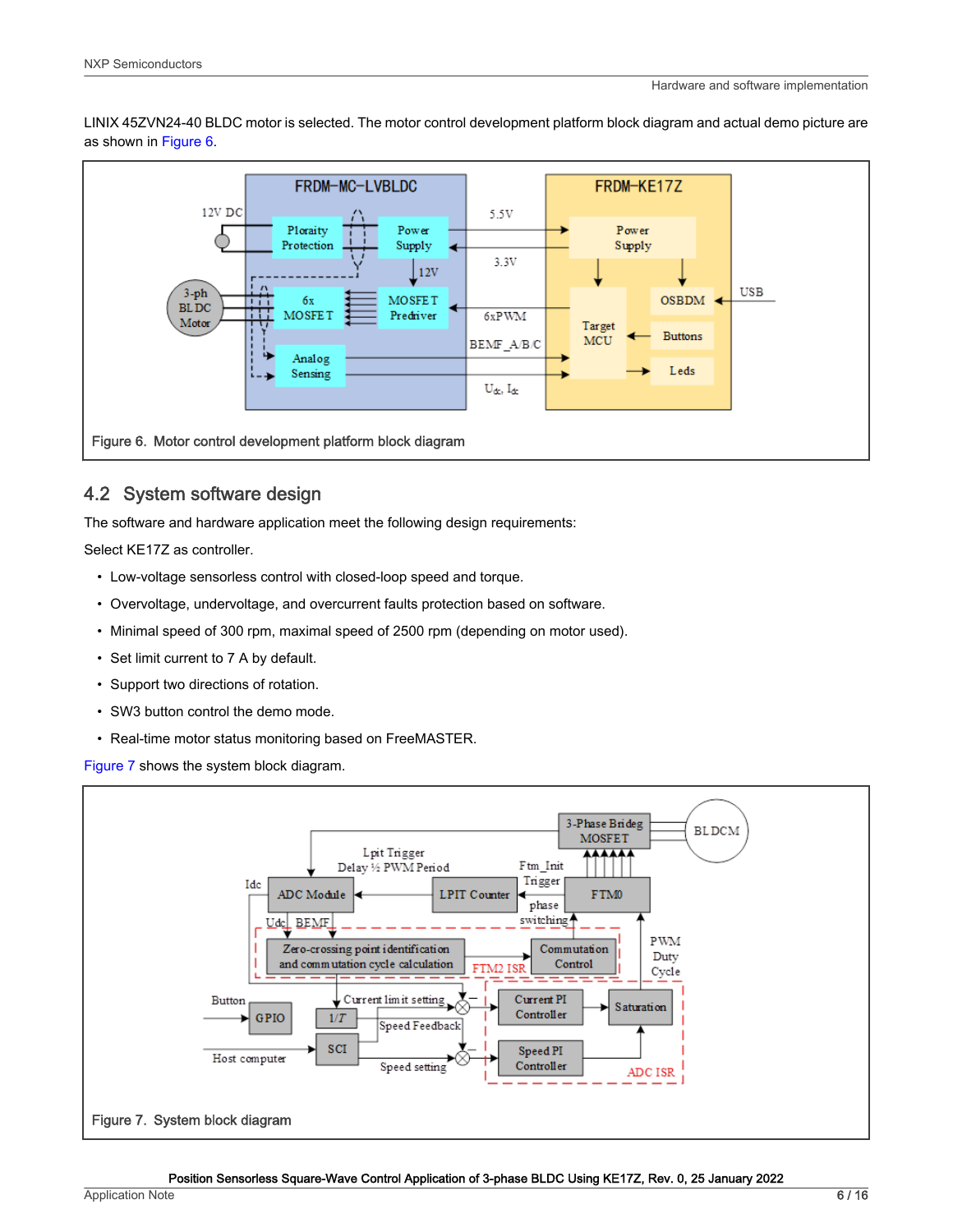<span id="page-6-0"></span>From this block diagram, we can see that the overall control process is completed in two interrupts.

- ADC ISR (Fast control loop, 20 kHz): ADC result acquisition, commutation control, PWM duty update and actual speed measurement are done in ADC ISR (10 KHz).
- FTM2 ISR (Slow control loop, 1 kHz): Speed and current PI controller calculation, application state machine update.

Since the application code is designed for 45ZWN24-40 BLDC motor, its rated voltage is 24 V and rated speed is 4000 rpm. But the output voltage of LVBLDC is 12 V, then the motor running speed will not exceed 2300 rpm under the square wave control because of the BEMF saturation. The specific phase potential waveform is shown in the figure below.



# 5 Peripheral configurations

This section describes the configuration of peripherals used for the motor control on Kinetis series, including FTM 0/1/2, LPIT, ADC 0/1, KBI, IPC.

### 5.1 FTM0

Configuring FTM to generate 6 PWM outputs to drive the BLDC motor, enables the PWM overflow interrupt, read BEMF value through ADC result and detect the zero-crossing point of the BEMF and integrate to perform the corresponding commutation operation.

FTM0 configuration:

- System clock source
- Running frequency of 20 kHz with 50 μs period
- Output center-aligned and high-true pulses PWM
- Configure FTM0 channel 0 5 to drive BLDC motor
- Enable counter overflow interrupt

The most important thing in BLDC motor control is commutation and the commutation point detection needs to be achieved through BEMF of the non-conducting phase. Only when the MOSFET is turned off can the correct BEMF be detected in the non-conducting phase. Therefore, in the center-symmetrical PWM output waveform, it is necessary to delay the configuration of the sampling sequence for a period of time after the PWM trigger signal is generated to ensure that the sampling point of non-conducting phase BEMF is in the time when the PWM driving waveform of MOSFET on the corresponding conduction phase is low, as shown in [Figure 9.](#page-7-0)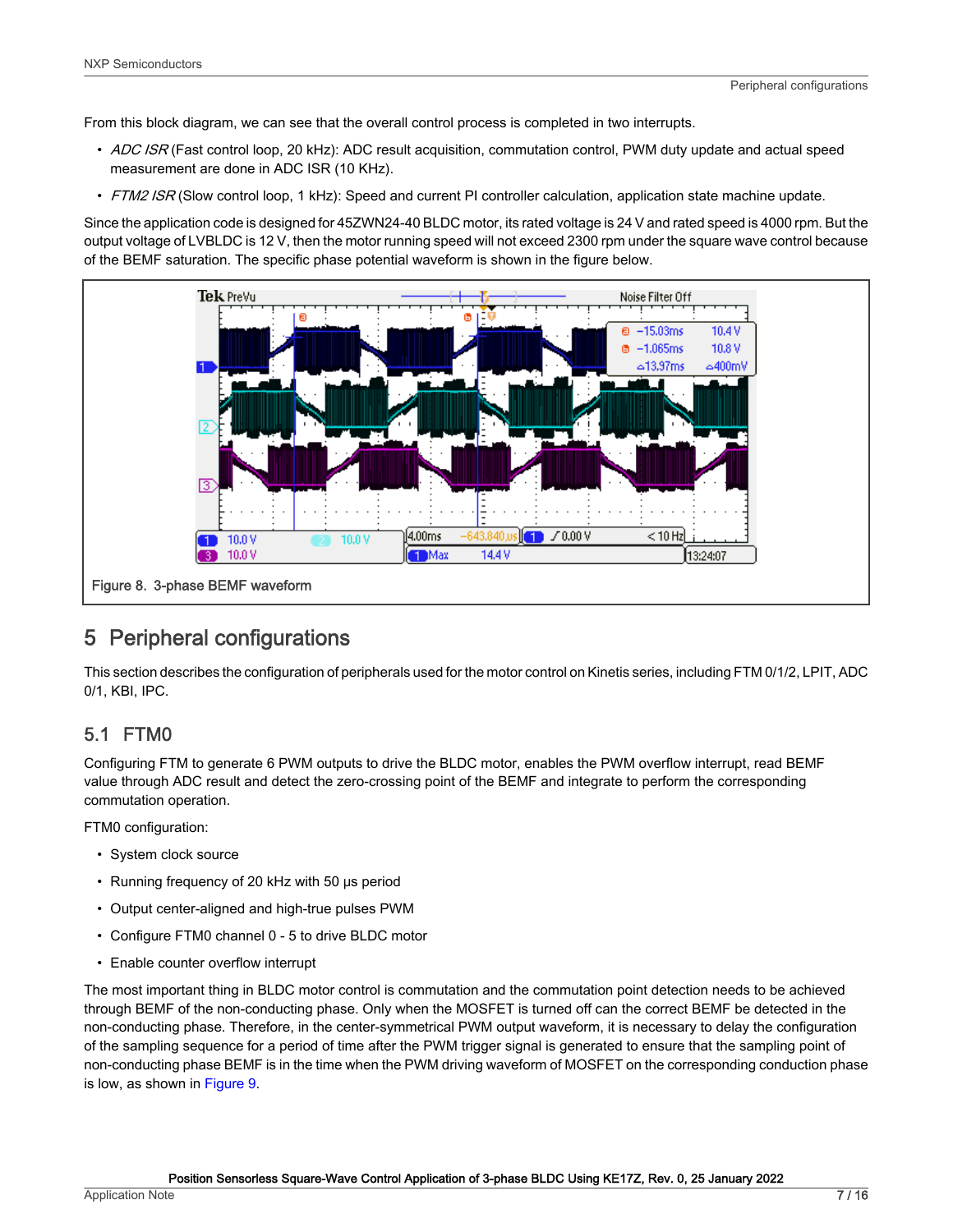<span id="page-7-0"></span>

### 5.2 LPIT0

The Low-Power Periodic Interrupt Timer (LPIT) is a multichannel timer module generating independent pre-trigger and trigger outputs. These timer channels can operate individually or can be chained together. The LPIT can operate in low-power modes if configured to do so. The pre-trigger and trigger outputs can be used to trigger other modules on the device.

Each timer channel can be configured to run independently and made to work in either compare or capture modes. In compare mode, the timers decrement when enabled and generate an output pre-trigger and timeout pulse. The trigger output is 1 clock cycle delayed of the pre-trigger pulse. Each timer channel start, reload, and restart can be controlled via control bits. The timer can be configured to always decrement, or decrement on selected trigger inputs or previous channel timeout (when channels are chained). By chaining timer channels, applications can achieve larger timeout durations. In capture mode, the timer can be used to perform measurements as the timer value is captured (in the timer value register) when a selected trigger input is asserted. In capture mode, the timer can support once-off or multiple measurements (for example, frequency measurements).

The timer channels operate on an asynchronous clock, which is independent from the be register read/write access clock. Clock synchronization between the clock domains ensures normal operations.

LPIT0 configuration:

- FIRC clock source
- Running in chain mode with COCO signal of ADC module
- Configure LPIT0 channel 0–2 to configure sampling sequence of BEMF, DC-BUS current and voltage

The trigger is configured by TRGMUX module on the chip, as shown in [Figure 10](#page-8-0). After the FTM trigger, LPIT0 starts to count and delay for 25 μs, then ADC samples sequentially controlled by chain action of LPIT trigger and COCO signal of ADC.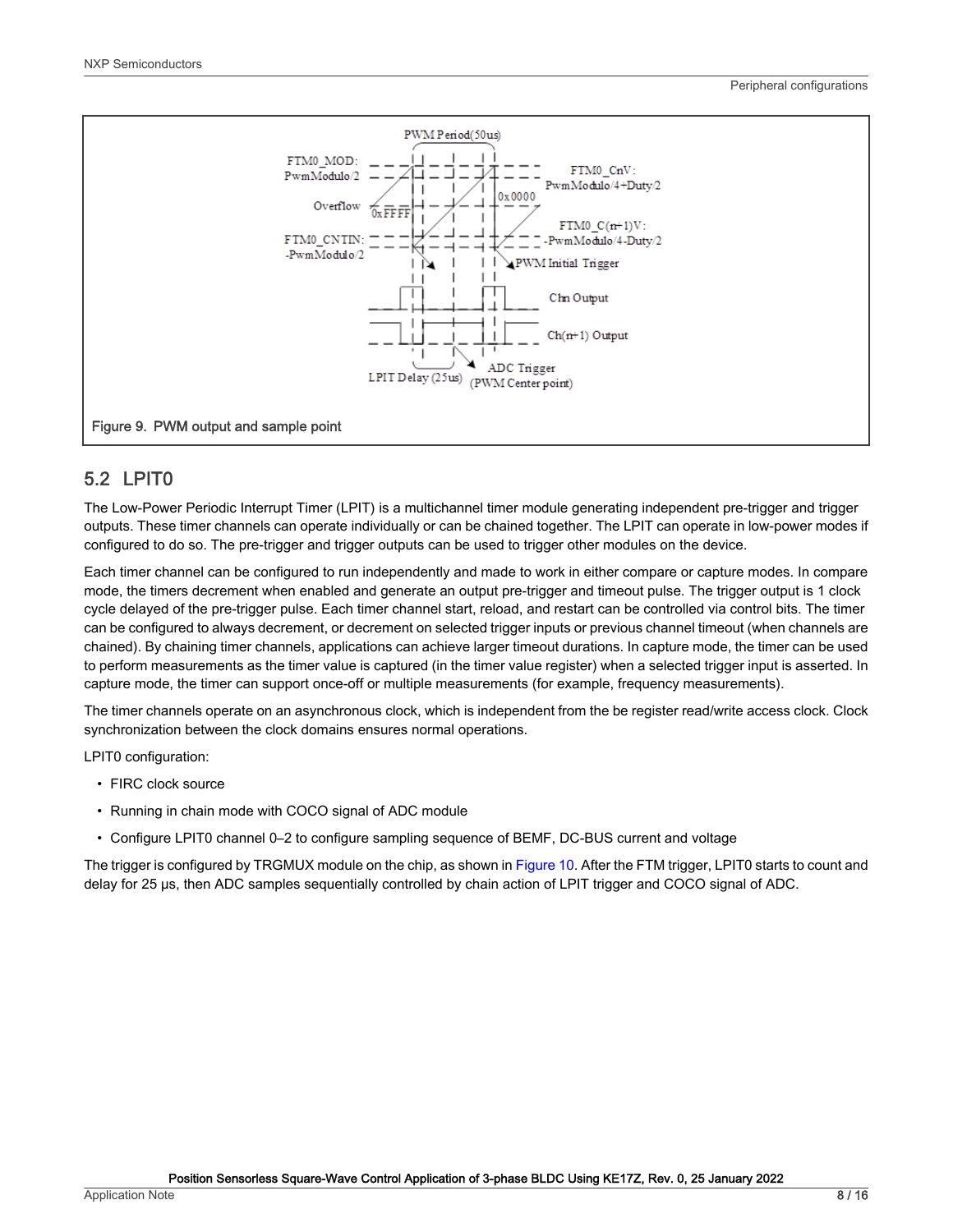<span id="page-8-0"></span>

### 5.3 ADC

The ADC samples the DC-bus voltage, DC-bus current and BEMF of non-conducting phase. The sampled values are used to compare with the overcurrent value, overvoltage value, and undervoltage value given by the user, to realize the software protection of the motor control system. The back electro-motive force value is used to detect zero-crossing point and start to find commutation position through BEMF integral method.

ADC configurations:

- Bus clock source, clock divide value is 1.
- 12-bit sampling accuracy, long sample time
- Configure three sampling channels, PTA3/ADP3 channel is configured to sample DC-bus current, PTB3/ADP7 channel is configured to sample DC-bus voltage.

The total conversion time depends upon:

- The sample time as determined by CFG2[SMPLTS]
- The MCU bus frequency
- The conversion mode, as determined by CFG1[MODE]
- The frequency of the conversion clock, that is,  $f_{ADC}$ .

After the module becomes active, sampling of the input begins.

1. CFG2[SMPLTS] selects between sample times based on the conversion mode that is selected.

2. When sampling is completed, the converter is isolated from the input channel and a successive approximation algorithm is applied to determine the digital value of the analog signal.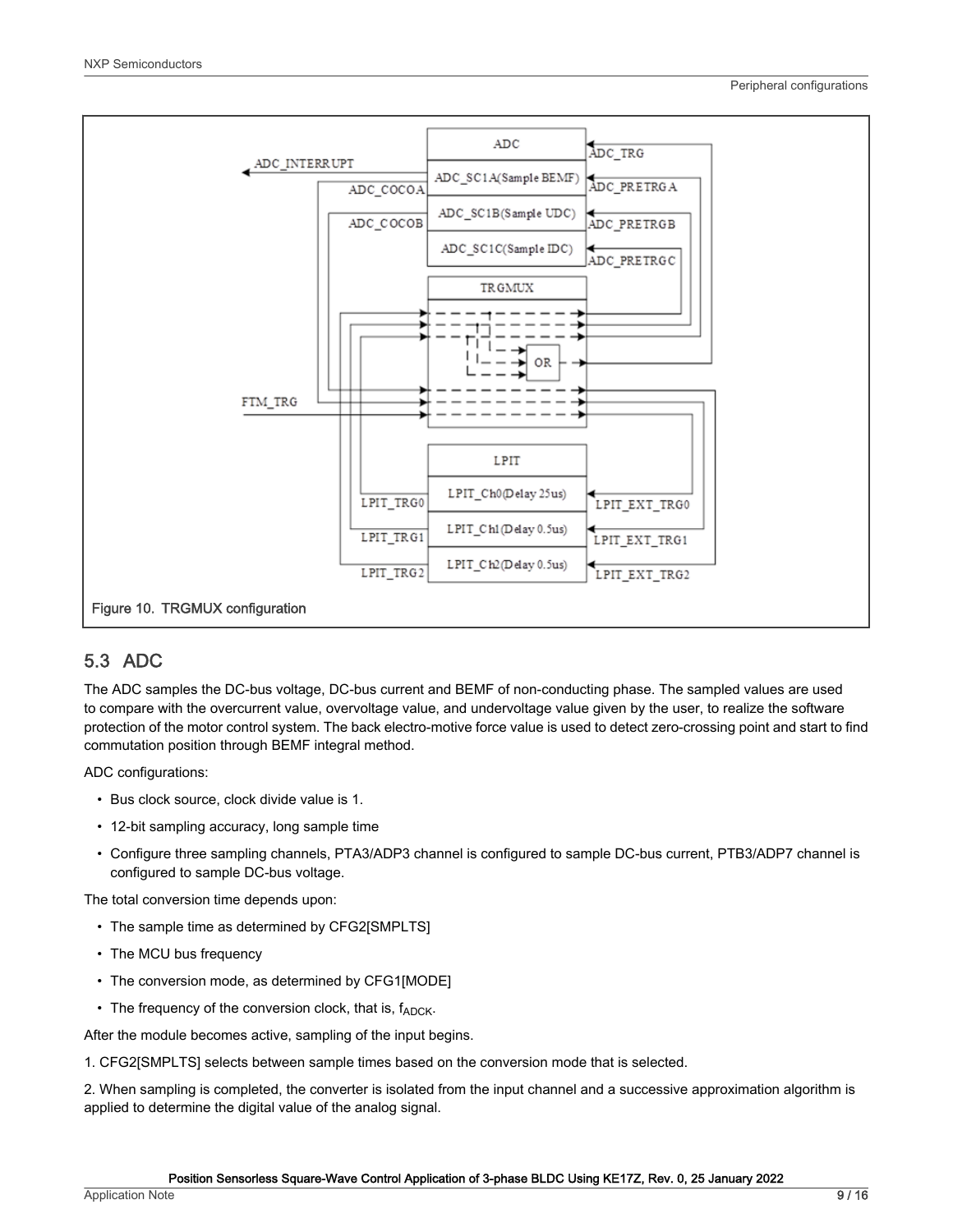3. The result of the conversion is transferred to Rn upon completion of the conversion algorithm.

The maximum total conversion time is determined by the clock source chosen and the divide ratio selected. The clock source is selectable by CFG1[ADICLK], and the divide ratio is specified by CFG1[ADIV]. To calculate total conversion time the following formula is applied:

ADC TOTAL CONVERSION TIME = Sample Phase Time (set by SMPLTS + 1) + Hold Phase (1 ADC Cycle) + Compare Phase Time (8-bit Mode = 20 ADC Cycles, 10-bit Mode = 24 ADC Cycles, 12-bit Mode = 28 ADC Cycles) + Single or First continuous time adder (5 ADC cycles + 5 bus clock cycles)



### 5.4 FTM1

Since the BEMF is small and difficult to detect when the motor is running at low speed, it is necessary to perform open-loop forced commutation starting through the align and startup process to achieve the conditions that can stably detect the zero-crossing point of the BEMF and then perform closed-loop operation. Initialize the FTM1 for forced commutation control.

FTM1 configurations:

- Fixed frequency clock source
- Bus clock, divide by 128, 1.7777 μs at 72 MHz clock
- Enable the interrupt

### 5.5 FTM2

FTM2 is used to generate interrupt and perform slow control loop (1 kHz).

FTM2 configurations:

- Fixed frequency clock source
- Bus clock, divide by 16, 0.2222 μs at 72 MHz clock
- Enable the interrupt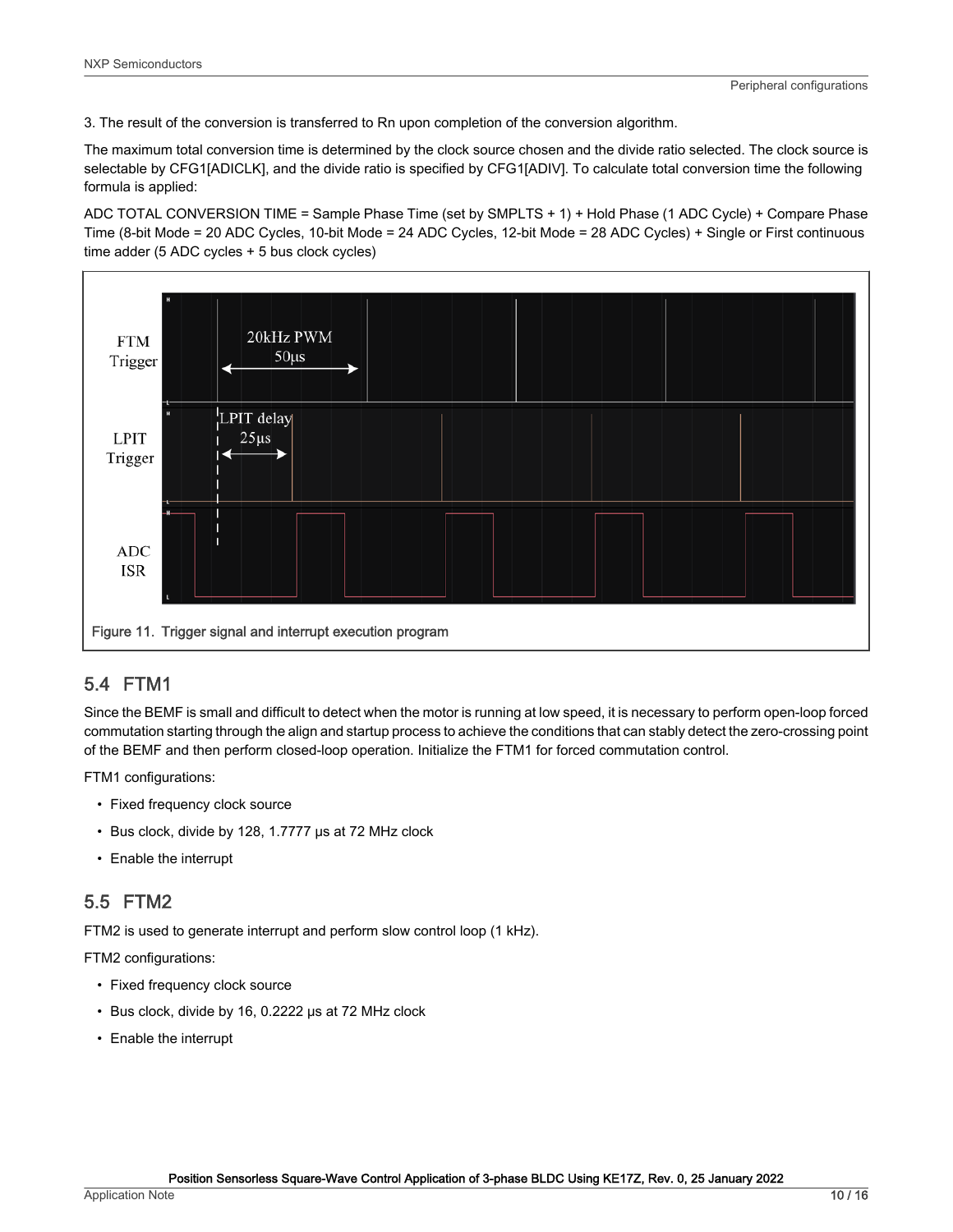# <span id="page-10-0"></span>6 Software implementation

This section describes the software design of the BLDC motor sensorless control application. The description of the software includes the following parts:

- Main function flow chart
- ADC interrupt
- FTM2 interrupt

### 6.1 Main function flow chart

After a reset, the application initializes all used peripherals and enters the endless loop. Figure 12 shows the flow chart of main().



### 6.2 State machine switch

The main state machine consists of the following substates: INIT, STOP, RUN, FAULT. [Figure 13](#page-11-0) shows the main state machine switch.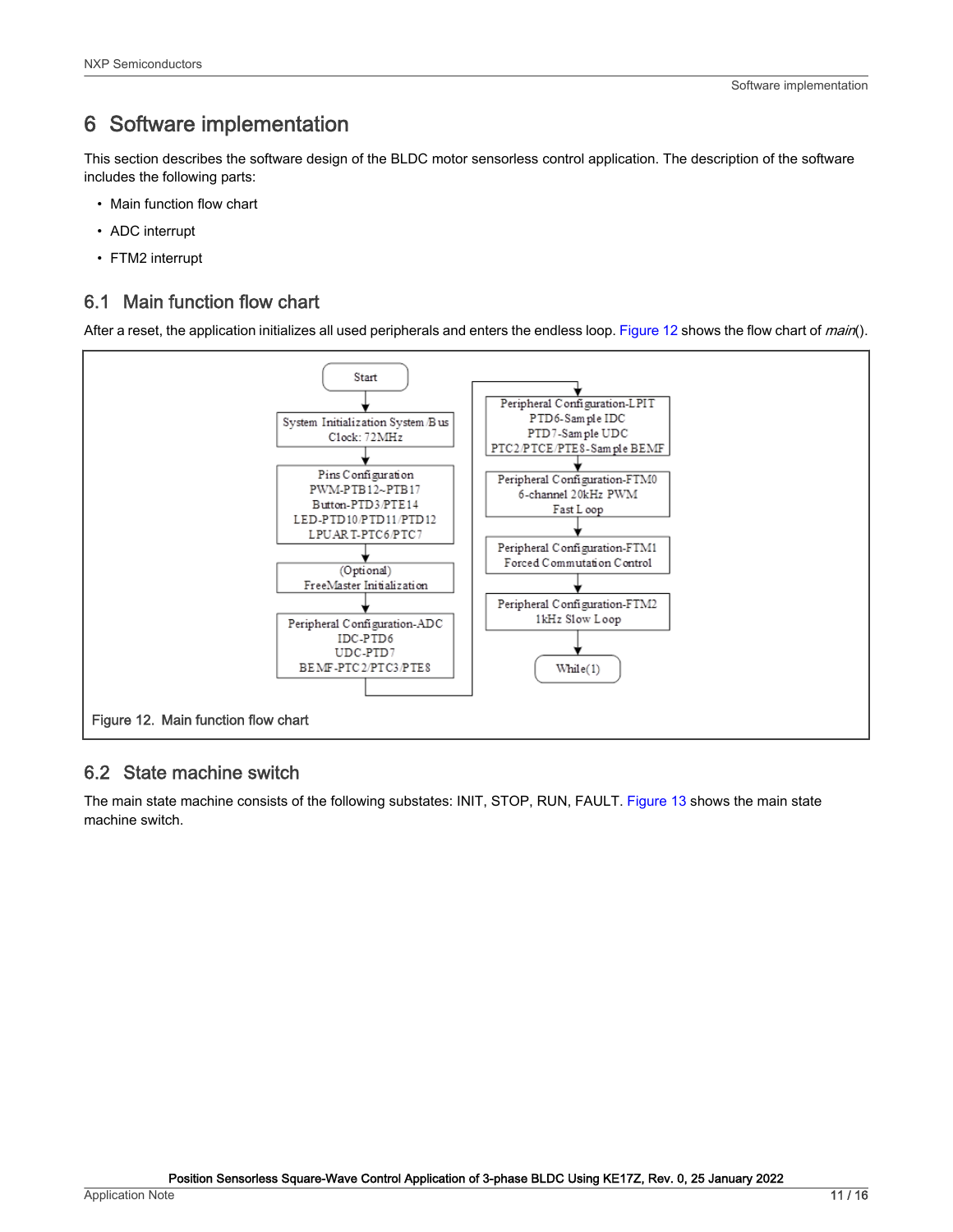<span id="page-11-0"></span>

- M1 StateFaultFast (void): read ADC results (DC-bus voltage, current and phase voltage sample), DC-bus current and voltage filter, disable user application switch, clear fault state manually from FreeMASTER and detects faults.
- M1\_StateInitFast (void): initialize freewheel period, alignment period, DC-bus current measurement parameters, current controller parameters, reset required speed, initialize speed ramp, speed controller parameters, sensorless algorithm parameters, fault thresholds, frequencies of control loop, commutation timer for MCAT constant calculation, Defined scaling for FreeMASTER and filter initial value.
- M1\_StateStopFast (void): read ADC results, DC-Bus current and voltage filter, calculate BEMF voltage from phase voltage, detect user speed command and detects faults.
- M1\_StateRunFast (void): detect fault, read ADC results, DC-bus current and voltage filter, calculate BEMF voltage from phase voltage, run RUN substate function, configure ADC for next measurement.
- M1 StateFaultSlow (void): after fault condition ends wait defined time to clear fault state.
- M1\_StateRunSlow (void): run RUN substate function.
- M1\_TransInitFault (*void*): disable PWM outputs and clear required speed.
- M1\_TransInitStop (void): disable PWM outputs.
- M1\_TransStopFault (void): log error messages.
- M1\_TransStopRun (void): pass calibration routine duration to state counter, initialize calibration state, got to RUN Calib substate and acknowledge that the system can proceed into the RUN state.
- M1 TransRunFault (void): disable PWM outputs, turn off application, clear required speed, clear required speed, set long Freewheel period and go to RUN Freewheel substate.
- M1\_TransRunStop (void): disable PWM outputs, re-initialize PI controllers and duty cycle, clear speed command, enter RUN Ready substate and acknowledge that the system can proceed into the STOP state.

As shown in Figure 13, speed PI control loop is realized in AppRun function. There is a detailed description about the speed control process, below figure shows the block diagram of speed PI control.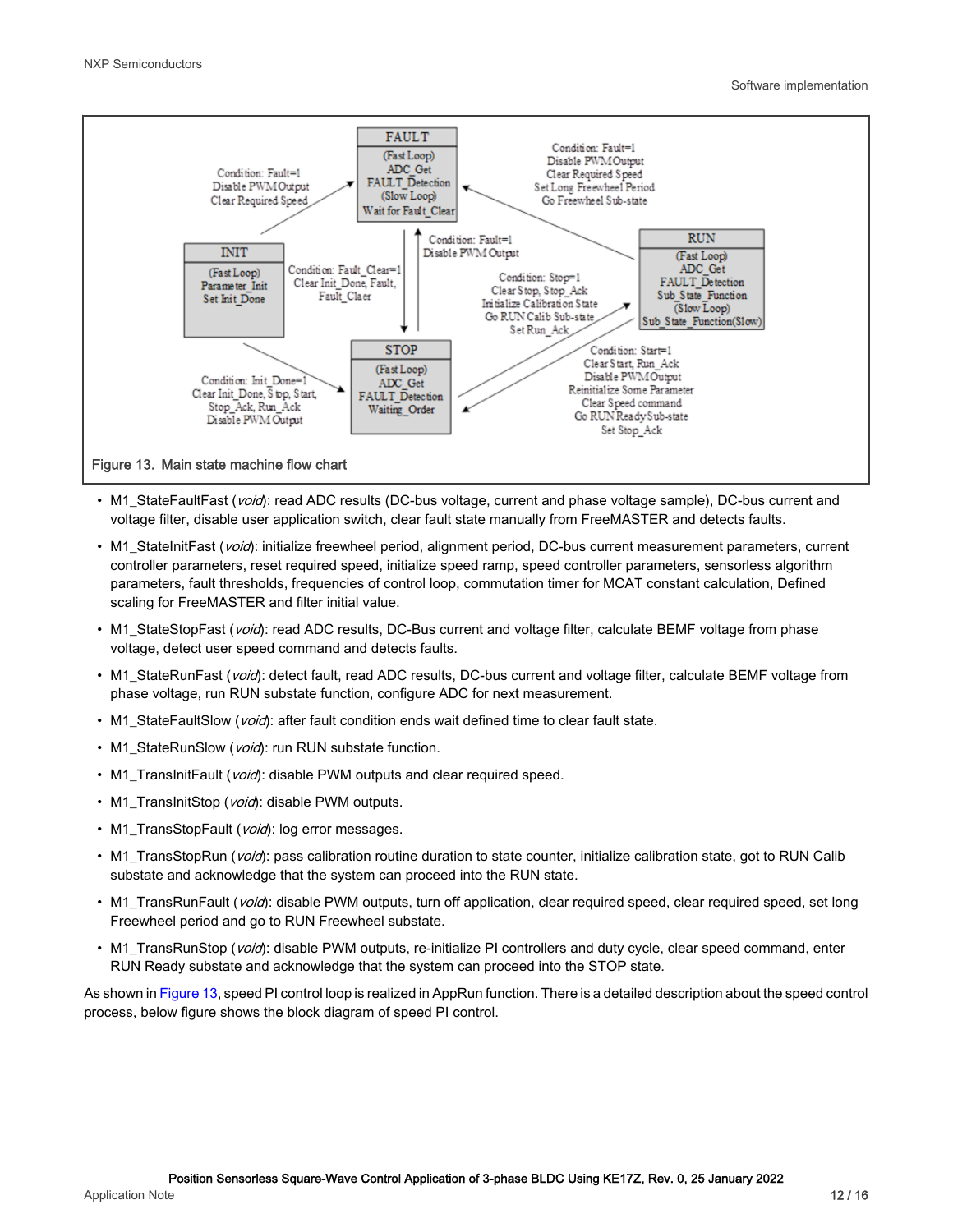

- M1\_StateRunAlignFast (void): current closed loop control.
- M1\_StateRunStartupFast (void): calculate Startup count value and transport to RUN Spin substate.
- M1\_StateRunSpinFast (void): check Toff period after commutation event, mirror BEMF voltage according to the sector (change falling BEMF to rising BEMF), integrate if positive BEMF voltage, check whether the integral of BEMF voltage threshold has been reached, save commutation time and periods, perform commutation, request sector change, calculate Toff time, calculate next time of safety commutation, request next time event, reset BEMF integral value and decrement commutation error counter.
- M1 StateRunCalibSlow (void): integrate DC-bus current offset, wait until the calibration duration passes then set the DC-bus measurement offset value and transition to the RUN Ready substate.
- M1 StateRunReadySlow (void): if the required speed is higher than minimal, switch to Ready state then check required spin direction and transition to the RUN Align substate.
- M1\_StateRunAlignSlow (void): check if the required speed is lower than minimal then switch to RUN Freewheel substate, check Align count value then switch to RUN Startup substate, if zero speed command go back to RUN Ready substate.
- M1\_StateRunStartupSlow (*void*): check if the required speed is lower than minimal the transition to the RUN Freewheel substate.
- M1\_StateRunSpinSlow (*void*): calculate absolute value of average speed, call BLDC control loop speed and current PI controller, if actual speed was less than minimal speed boundary then transition to the RUN Freewheel substate.
- M1\_StateRunFreewheelSlow (void): wait until free-wheel time passes then switch to RUN Ready substate.
- M1\_TransRunCalibReady (void): switch to RUN Ready substate.
- M1\_TransRunReadyAlign (void): request alignment vector and zero duty cycle, init alignment period and initialize align current controller.
- M1\_TransRunAlignStartup (void): initialize startup commutation period counter and next commutation period time, request next time event, select next sector based on required spin direction, request sector change and go to RUN Startup substate.
- M1\_TransRunStartupSpin (void): calculate Toff period, initialize commutation period buffer, clear BEMF integrator, DC-bus current and speed PI controller initialization, initialize speed ramp based on spin direction and request next time event.
- M1 TransRunSpinFreewheel (void): set long Freewheel period expected motor spinning and PWM output disable request.
- M1\_TransRunStartupFreewheel (void): set short Freewheel period and PWM output disable request.
- M1\_TransRunFreewheelReady (void): PWM output disable request and re-initialize PI controllers and duty cycle.

#### Position Sensorless Square-Wave Control Application of 3-phase BLDC Using KE17Z, Rev. 0, 25 January 2022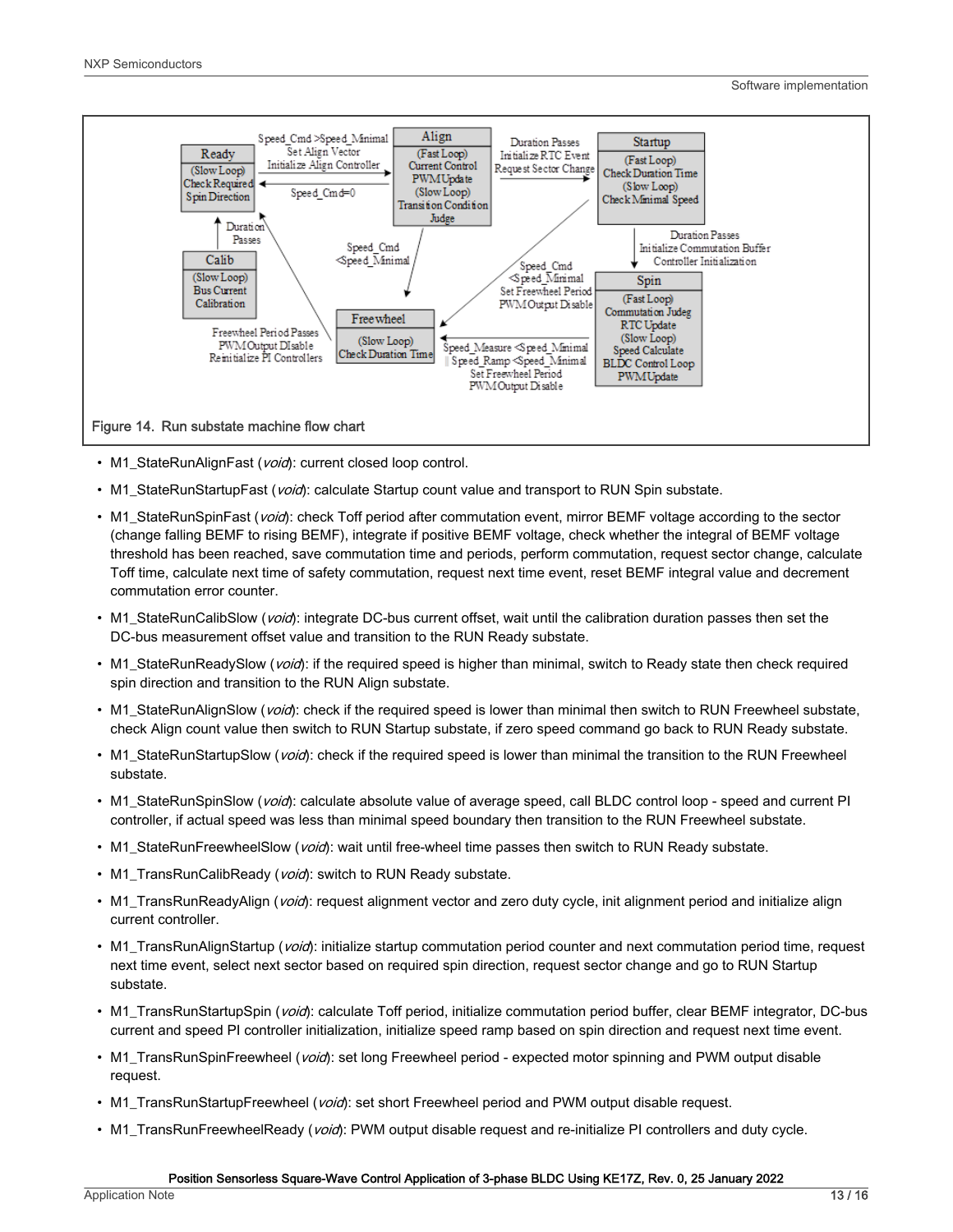### <span id="page-13-0"></span>6.3 Speed PI closed loop

As shown in Figure 15, speed PI control loop is realized in RUN state. There is a detailed description about the speed control process, below figure shows the block diagram of speed PI control.



Since the overall application is a system with large inertia, the speed command must be refined during the application, otherwise, the system may be overloaded. One method is to generate a ramp, to make the speed ramp approach the speed command (required speed value) by step increments.

### 6.4 Actual speed measure

All speed constants are scaled in this application code and the speed constants divided by the pre-defined maximum value (N\_MAX = 4400 rpm), then convert the signed fractional number in the range of [-1,1) into a fixed point 16-bit number (\* 32768) in the format Q1.15.

The actual speed value is calculated by using the commutation period of per 60° electrical degrees and a scale constant M1\_SPEED\_SCALE\_CONST which enables time value conversion to speed value. The actual speed f16SpeedMeasuredAbs is the filtered value of the average of the count values ui32PeriodSixCmtSum of the first six sectors of the current sector.

The actual speed f16SpeedMeasuredAbs is calculated using the following equation:

$$
f16 Speed Measured Abs = \frac{M1\_SPEED\_SCALE\_CONST}{ui32 PeriodSixCmtSum}
$$

where M1\_SPEED\_SCALE\_CONST is pre-defined as following:

NUMERATOR\_FOR\_SPEED=((PWM\_FREQUENCY\_KHZ\*1000.0\*60.0/6.0/PP)/N\_MAX)

where:

- PWM\_FREQUENCY\_KHZ: 56.25 (kHz)
- N\_MAX: 4400(rpm)
- PP: 2 (pole pairs)

# 7 References

These references are available on www.nxp.com:

- [KE1xZ256/KE1xZ128 Sub-Family Reference Manual \(KE1xZP100M72SF0RM\)](https://www.nxp.com/webapp/Download?colCode=KE1XZP100M72SF0RM)
- [Tuning Three-Phase BLDC Motor Sensorless Control Application Using the MKV10x \(AN4870\)](https://www.nxp.com/doc/AN4870)
- [Sensorless BLDC Control on Kinetis KV and KE \(AN5263\)](https://www.nxp.com/doc/AN5263)
- [BLDC Motor Control with Hall Effect Sensors Using MQX on Kinetis \(AN4376\)](https://www.nxp.com/doc/AN4376)

## 8 Revision history

The following table lists the substantive changes done to this document since the initial release.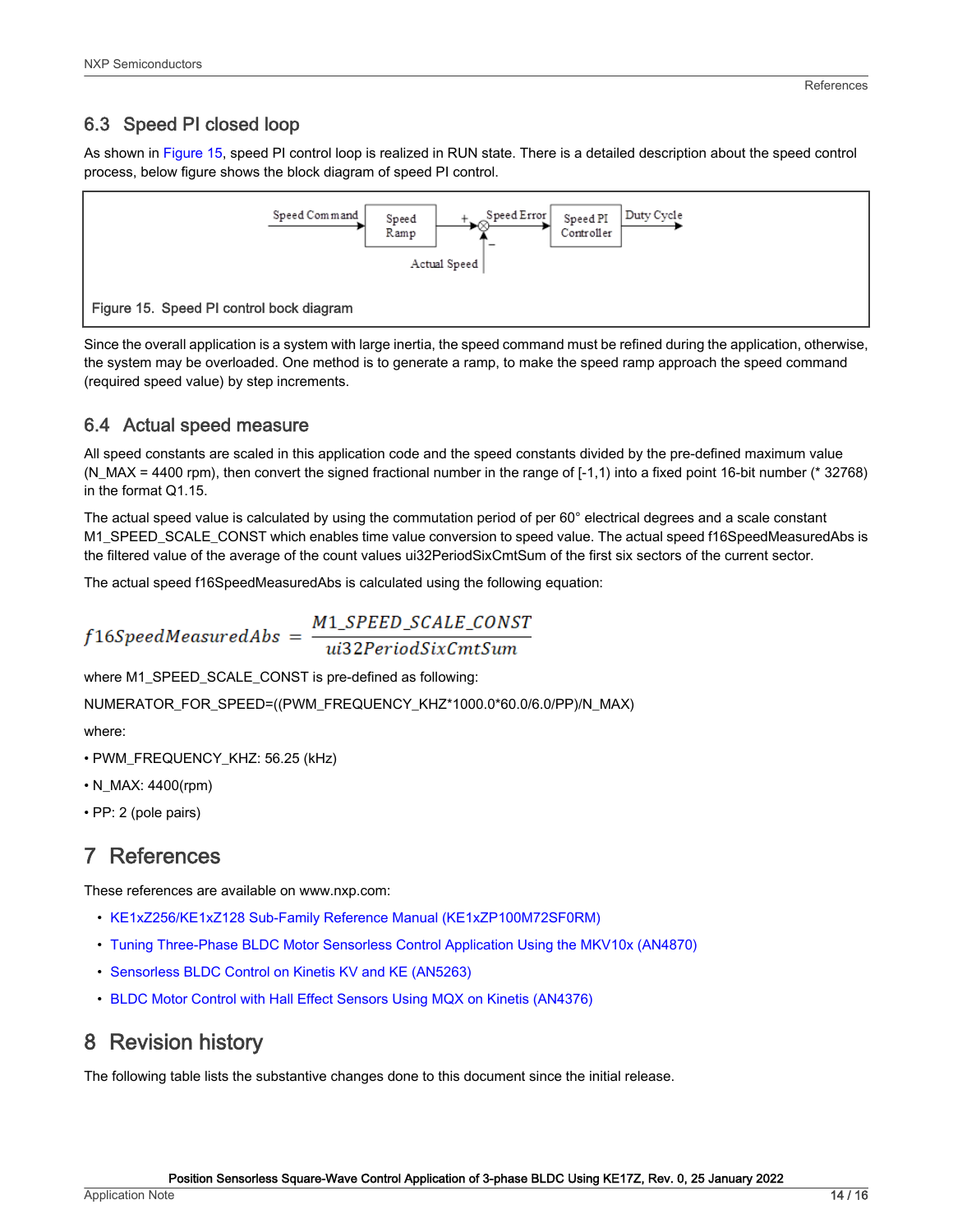### Table 1. Revision history

| <b>Revision number</b> | <b>Date</b>     | <b>Substantive changes</b> |
|------------------------|-----------------|----------------------------|
|                        | 25 January 2022 | Initial release            |